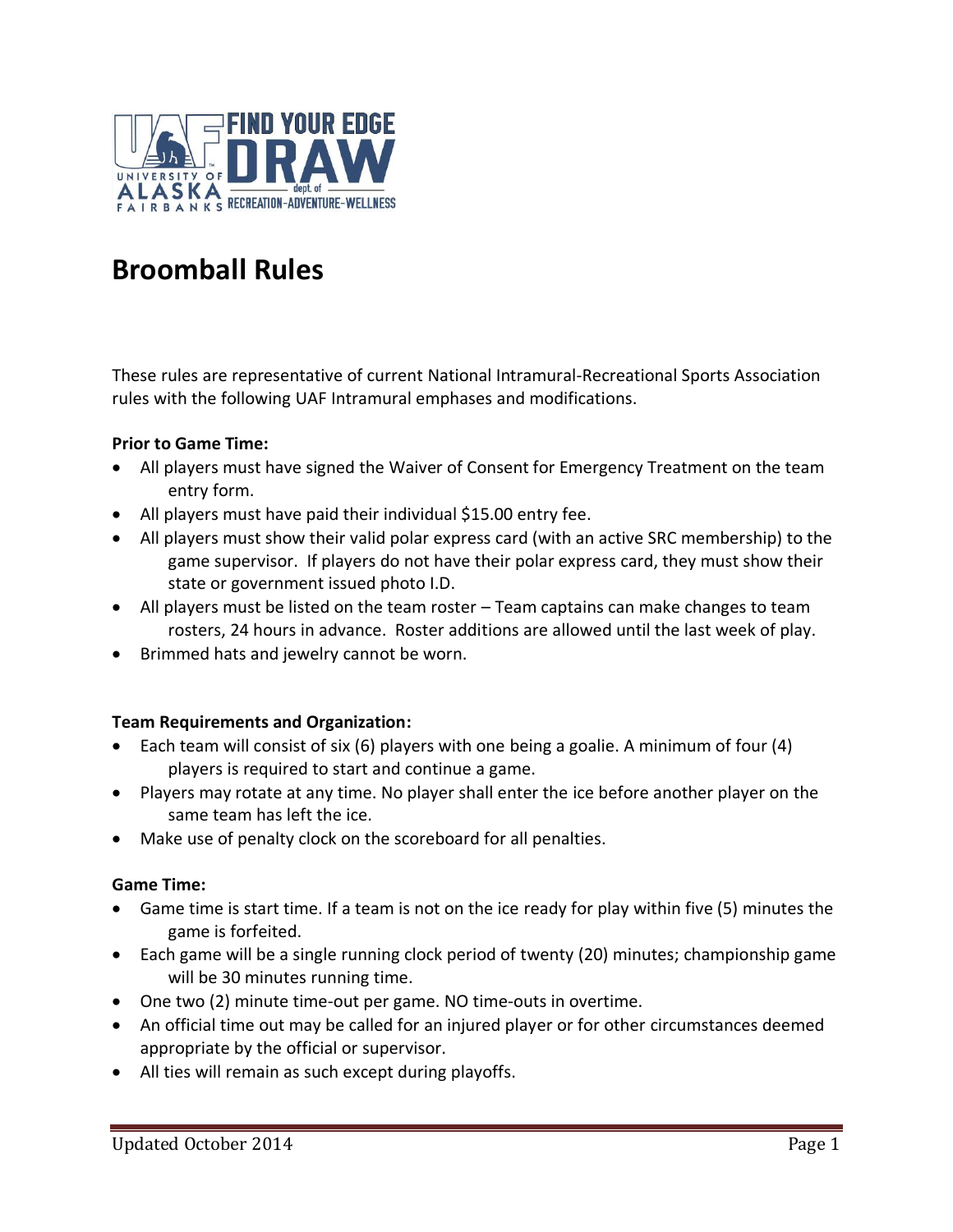$\circ$  A five minute sudden death overtime period will be played with a goal tender, and three players on the ice, and followed by a shoot out if necessary, until a winner is determined.

### **Shoot Out:**

Each team will pick three players to go one-on-one with the opposing goalie. Both teams will get all three shots before scores are compared. If the result is still a tie, a one-on-one with only a single player from each team will settle the match. The first to score wins the match if this should occur. The ball will always be in forward motion throughout the shootout.

## **Equipment:**

Broomball sticks and a ball shall be provided by the Intramural Department. Helmets are available for use during games, ask the game official if you are in need of one.

- **Helmets are mandatory.** Participants are encouraged to wear elbow, shin and knee protection. Remember, **NO helmet = NO play time!**
- Participants may use their own equipment, as long as it has not been modified in any way to gain an advantage over supplied equipment. Equipment used must also be safe and may not have hard surfaces which could injure another player.
- Footwear must have a smooth surface. Cleats, ice grips, etc. may not be used.
- All goalies must wear a helmet with a protective face mask. Gloves are optional.
- Clean shoes must be worn -- if mud is tracked onto the ice, a forfeit may result.

#### **Goalies:**

- May only handle the ball within the crease.
- Are entitled to use of the crease without interference.
- May not hold the ball longer than three (3) seconds.
- Inbound throw may be underhand, sidearm, or overhand. It must not travel past the blue line before bouncing on the ice.

#### **10 Point Mercy Rule:**

If at any time during a game at team secures a lead of ten (10) goals, the game will be halted with the leading team declared the winner. The game may also be stopped if, in the opinion of the official, a team is trying to prolong a contest and undermine the 10 - goal rule by failing to make a genuine effort to score another goal under which this rule would then be applied.

# **Player Conduct:**

- NO CHECKING OR BODY CONTACT.
- Cherry Picking LEGAL.
- Kicking the ball LEGAL, but the ball must remain below the Plexiglas. A kicked ball may not score. A high-kick will result in the other team's ball at the point of kick.
- Face-Off Restarts play after a violation, a scored goal, or ball goes out of bounds.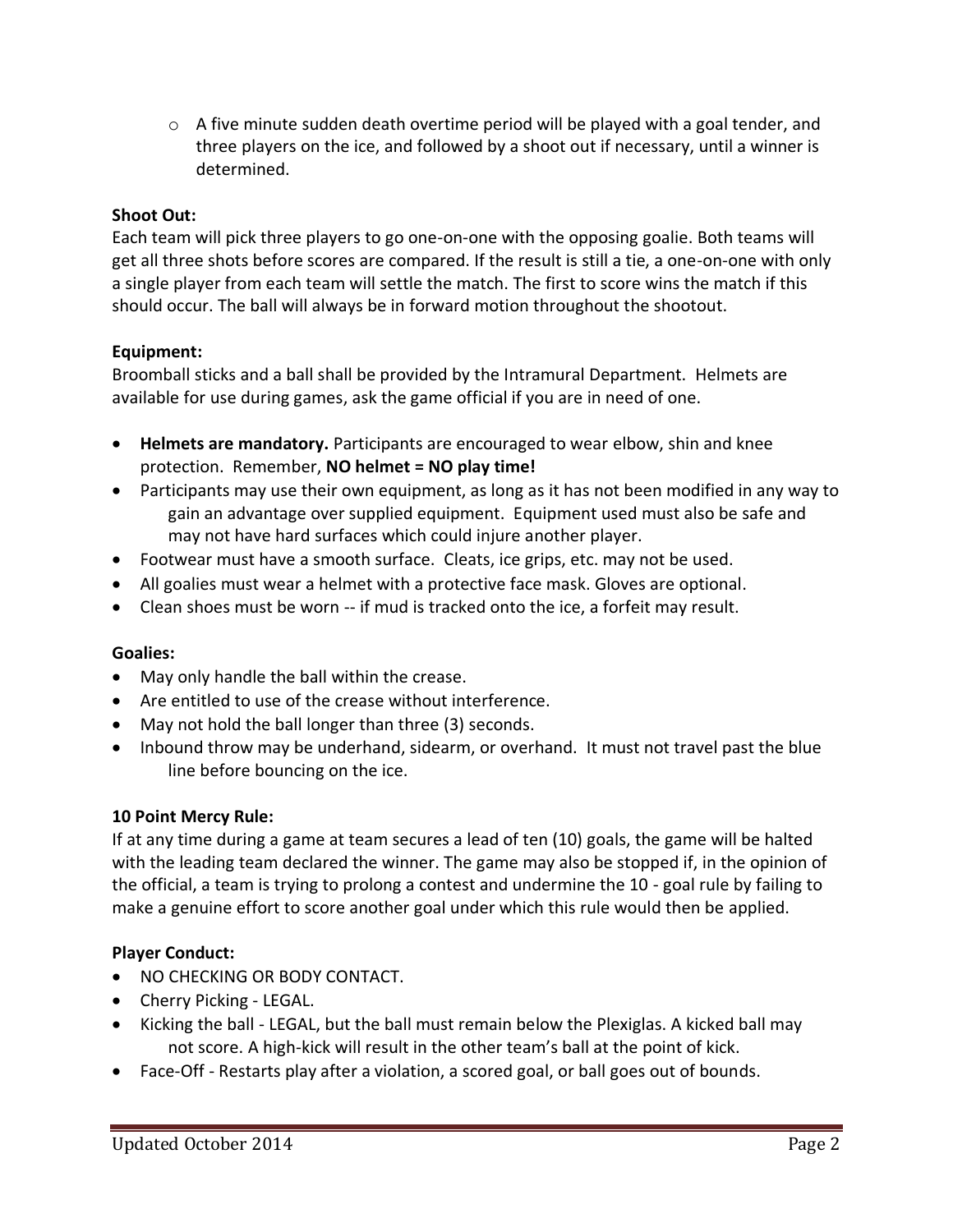- Handling the ball Ball may be knocked to the ice with the hands. A shot may similarly be blocked using the hands. Any attempt to PASS the ball with the hands or to clear the ball is illegal. A face-off will be used to restart play.
- No sliding will be allowed during game play, players may go to the knees with minimum forward momentum to hit the ball. Sliding into another player will result in a 2 minute penalty, and sliding with no contact will result in a face-off.
- Any verbal or physical behavior deemed unsportsmanlike by officials may result in ejection. **Penalties:**

Two (2) minutes served in the penalty box -

- High sticking any time the stick comes above the waist
- Checking
- Throwing a stick
- Interference
- Tripping
- Holding
- Inappropriate behavior

EXCEPTIONS: If the goalie receives the penalty another player will sit the penalty time for the goalie and if a penalty is assessed to a player that was sent to the box, an ejection will occur.

## **Ejections:**

If a player is ejected from a game, they must schedule and attend a disciplinary meeting with the Wellness Coordinator before they can participate in **any intramural sport.**

- Fighting
- Intentional injury
- Roughing
- Any other behavior deemed to be unsportsmanlike by the game official

# **Protests:**

- Based on rule interpretations must be made AT THE TIME OF THE INCIDENT and before action continues. The team representatives of their respective teams are responsible for notifying the game official/supervisor at the time of the dispute that a protest is being filed, and that all necessary information concerning the dispute be recorded by the official/supervisor on the official scorecard. It shall be announced that the game is being played under protest.
- Based on eligibility must be announced prior to the game or before the game ends. The team protesting must submit their protest in writing within 24 hours of the contest to the Intramural Office. This written document must include the name of the player whose eligibility is in question.